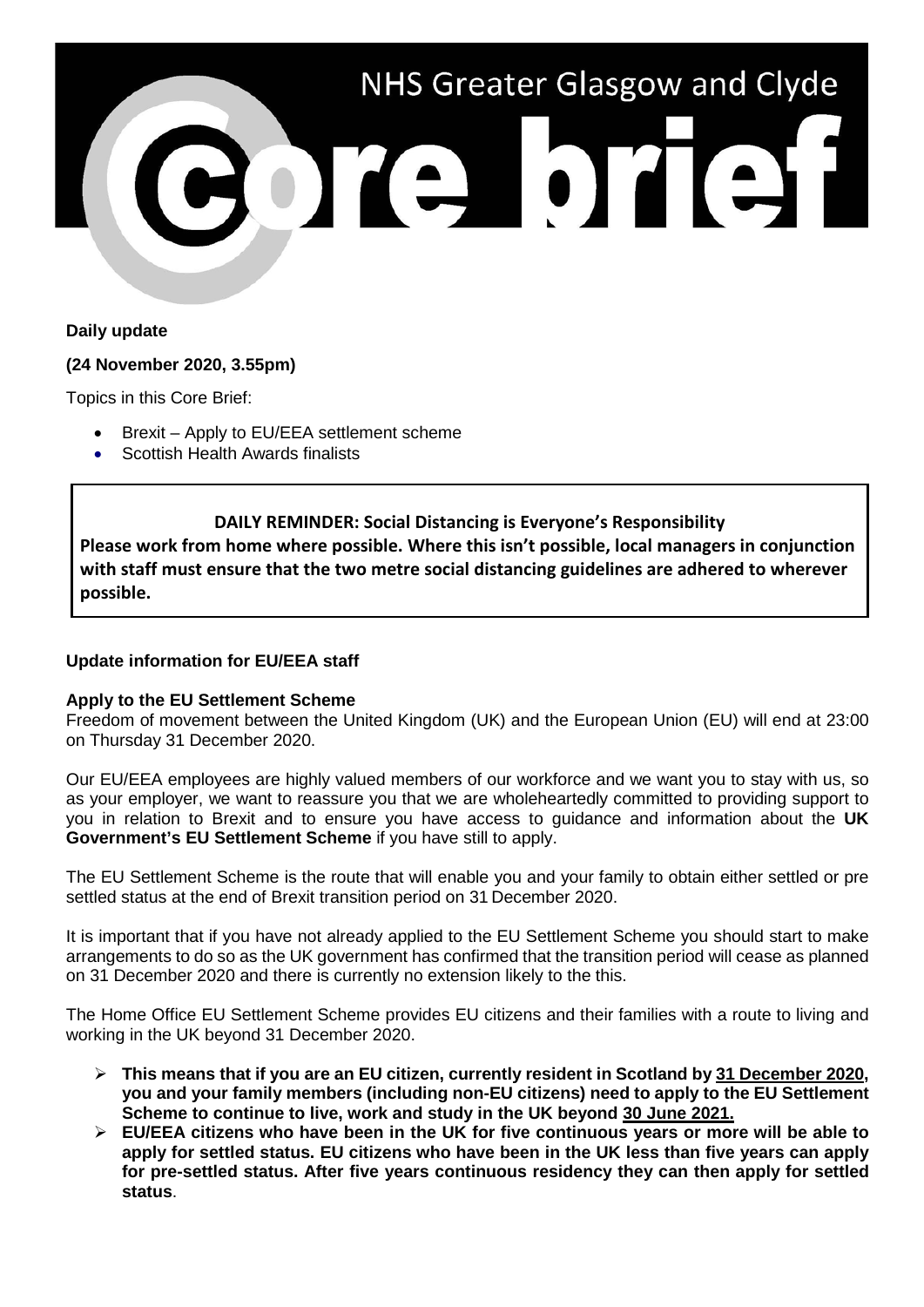### **Irish citizens or those who already hold a valid indefinite leave to remain don't need to apply to the EU Settlement Scheme**

### **Deadline and cost of the scheme**

The deadline for EU/EEA citizens to apply under the EU Settlement Scheme is **30 June 2021** but it is strongly advisable to apply as soon as possible and not wait until the deadline.

The application is free.

Further details on the EU Settlement Scheme and links to application guidance can be found o[n HR Connect](https://www.nhsggc.org.uk/working-with-us/hr-connect/brexit-information-for-managers-staff/)  [Brexit Information](https://www.nhsggc.org.uk/working-with-us/hr-connect/brexit-information-for-managers-staff/) or visit:

[www.mygov.scot/stayinscotland](http://www.mygov.scot/stayinscotland) Gov.uk/eusettlementscheme

#### **New UK immigration system**

On 31 December 2020, at 11:00 PM, freedom of movement between the United Kingdom (UK) and the European Union (EU) will end. This means that a new UK immigration system will operate. At the heart of the new immigration system will be a new Points-Based Immigration System used to recruit skilled workers from the EEA/Non EEA countries.

The key change is that the new Points-Based Immigration system will cover both **non-EEA and EEA nationals** going forward with new routes replacing the existing Tier 2 (General) visa route.

### **What does this means for EU/EEA staff already employed in NHGGC?**

The new system will **not** apply to EU/EEA employees already working in Scotland / UK i.e. already in Scotland / UK **by 31 December 2020**.

EU/EEA nationals will still be able to apply to the EU settlement scheme and have until 30<sup>th</sup> June 2021 to do so.

For more information about the new UK immigration system visit [www.gov.uk/guidance/new-immigration](https://www.gov.uk/guidance/new-immigration-system-what-you-need-to-know)[system-what-you-need-to-know.](https://www.gov.uk/guidance/new-immigration-system-what-you-need-to-know)

If you are an EU/EEA staff member with any concerns about your residency status after the 31<sup>st</sup> December 2020 or need help of guidance in applying to the EU Settlement Scheme then please discuss your concerns with your line manager.

For more information please call the Citizens Advice Scotland freephone national helpline on 0800 916 9847 or visit [www.cas.org.uk/brexit](http://www.cas.org.uk/brexit)

#### **Scottish Health Awards 2020**

The finalists for these prestigious awards have been announced in the Daily Record and we are absolutely delighted to let you know that nine teams/individuals from across the organisation have been shortlisted.

A total of 896 nominations were received across the sixteen award categories this year - which is an amazing effort. The nominations have been shortlisted, and only around 96 made it through!

Congratulations go to all the finalists and everyone who entered this year – you are all champions in our eyes.

#### **Category - Innovation**

vCreate COVID-19 Project Team

## **Category - Allied Health Professional (AHP)**

Alex Kane, Highly specialist physiotherapist, South East Glasgow HSCP Children Services